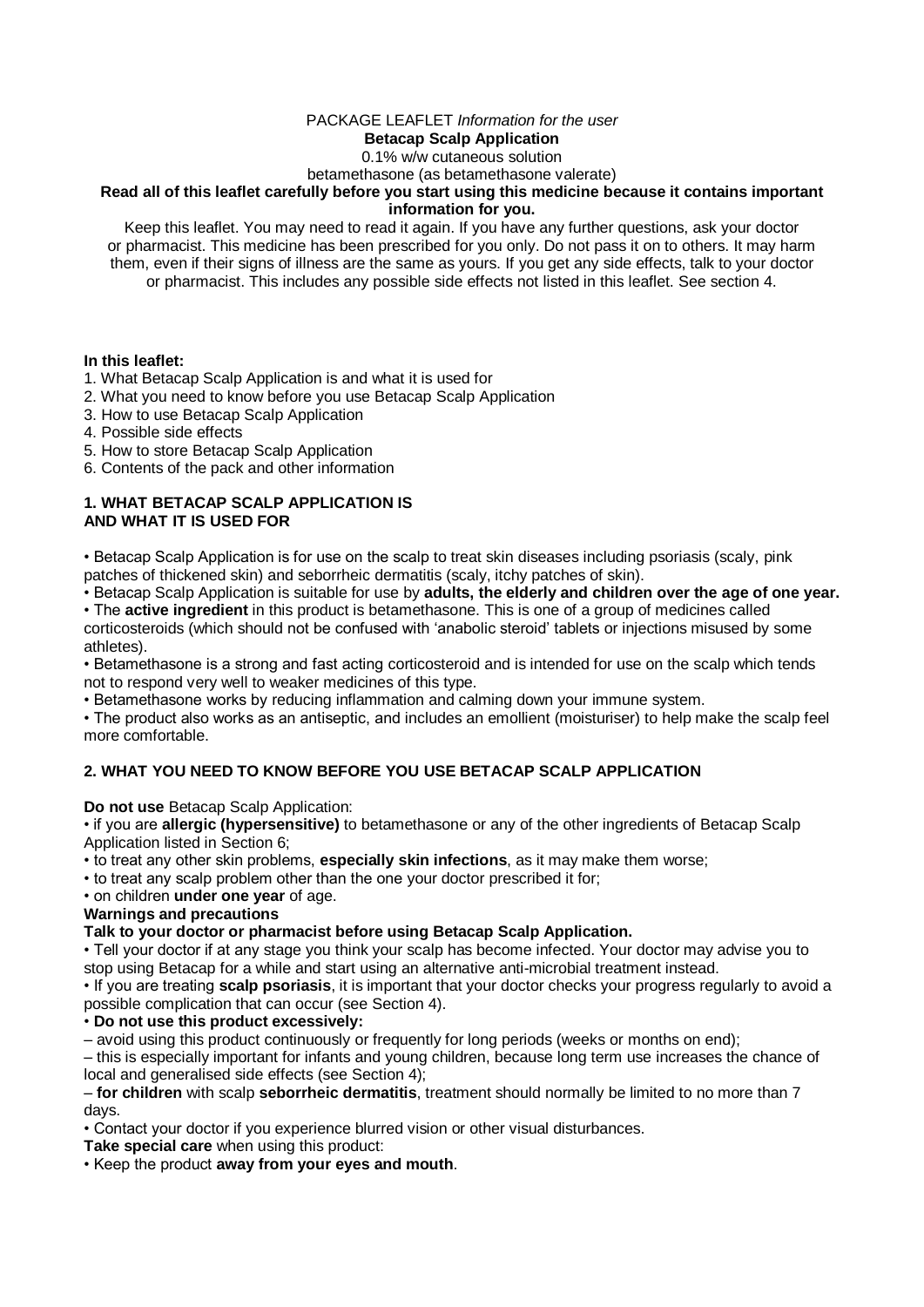• Betacap is **highly flammable**. Do not use it near flames or ignition sources (e.g. burning cigarettes or anything else that might ignite it).

If there is a worsening of your condition during use consult your prescriber – you may be experiencing an allergic reaction, have an infection or your condition may require a different treatment. If you experience a recurrence of your condition shortly after stopping treatment, within 2 weeks, do not restart using Betacap Scalp Application without consulting your prescriber unless your prescriber has previously advised you to do so. If your condition has resolved and on recurrence the redness extends beyond the initial treatment area and you experience a burning sensation, please seek medical advice before restarting treatment.

## **Using other medicines**

Betacap Scalp Application is not known to affect, or to be affected by, any other medicines.

## **Pregnancy and breast-feeding**

It is unclear whether this product is safe for use during pregnancy and breast-feeding. Animal birth defects have occurred with similar medicines containing corticosteroids, so there may be a very small risk of these problems in humans. You should therefore not normally use this product if you are pregnant or breast-feeding unless your doctor has recommended you to do so.

## **Driving and using machinery**

Using this product is not known to affect your ability to drive or use machinery.

# **3. HOW TO USE BETACAP SCALP APPLICATION**

Use Betacap Scalp Application only on psoriasis and seborrhoeic dermatitis **affecting the scalp**. Before using this bottle of Betacap Scalp Application for the first time, turn the bottle cap anti-clockwise to break the seal.

# **For adults and the elderly:**

Repeat the following **twice a day**, morning and evening, until you notice an improvement in your scalp condition. On days when you shampoo your hair, apply Betacap Scalp Application **after drying** the hair: • Carefully turn the bottle upside-down over your head, holding the nozzle against the part of the scalp to be treated.

• Gently squeeze the bottle until the affected area is coated with a thin layer of the preparation.

• Gently massage the application into the scalp to prevent it from running off.

• Allow the treated scalp to dry naturally.

Do not use a hair drier.

• Your scalp will feel cool until the liquid has dried. The active ingredient is then left on your scalp.

• Always wash your hands after use.

When you can see that your scalp condition is getting better, you can start to apply Betacap Scalp Application **less often**, only once a day or even less. The frequency of application should be reduced to the minimum necessary to keep your scalp condition under control.

**For children** (over one year old):

• Follow the same instructions as for adults (see above), but use the product **more sparingly**.

• Never apply more than is needed to cover the affected area.

• **Do not cover** the treated scalp with an airtight dressing.

• When treating seborrhoeic dermatitis in children, do not use the product for longer than 7 days.

# **If Betacap Scalp Application gets into the eyes**

it may cause damage. If it gets into the eyes, rinse immediately with plenty of water. If rinsing one eye, take care to avoid washing product into the other eye. If irritation persists tell your doctor or pharmacist.

**Betacap Scalp Application is dangerous if swallowed. If someone swallows this product by mistake, take the following emergency action:** if they are drowsy or unconscious, give nothing by mouth. If they are conscious, encourage them to drink 1 or 2 cups of milk or water (one cup in the case of a child), but do not carry on if they are vomiting. In all cases, take them to a doctor or hospital straight away. Take this leaflet and the container of Betacap Scalp Application with you.

**If you apply too much Betacap Scalp Application**, use a tissue to mop up any excess

and stop it spreading onto uninvolved skin areas.

**If you occasionally forget to use Betacap Scalp Application**, do not worry, just carry on using it when you remember.

If you have any further questions on the use of this product, ask your doctor or pharmacist.

# **4. POSSIBLE SIDE EFFECTS**